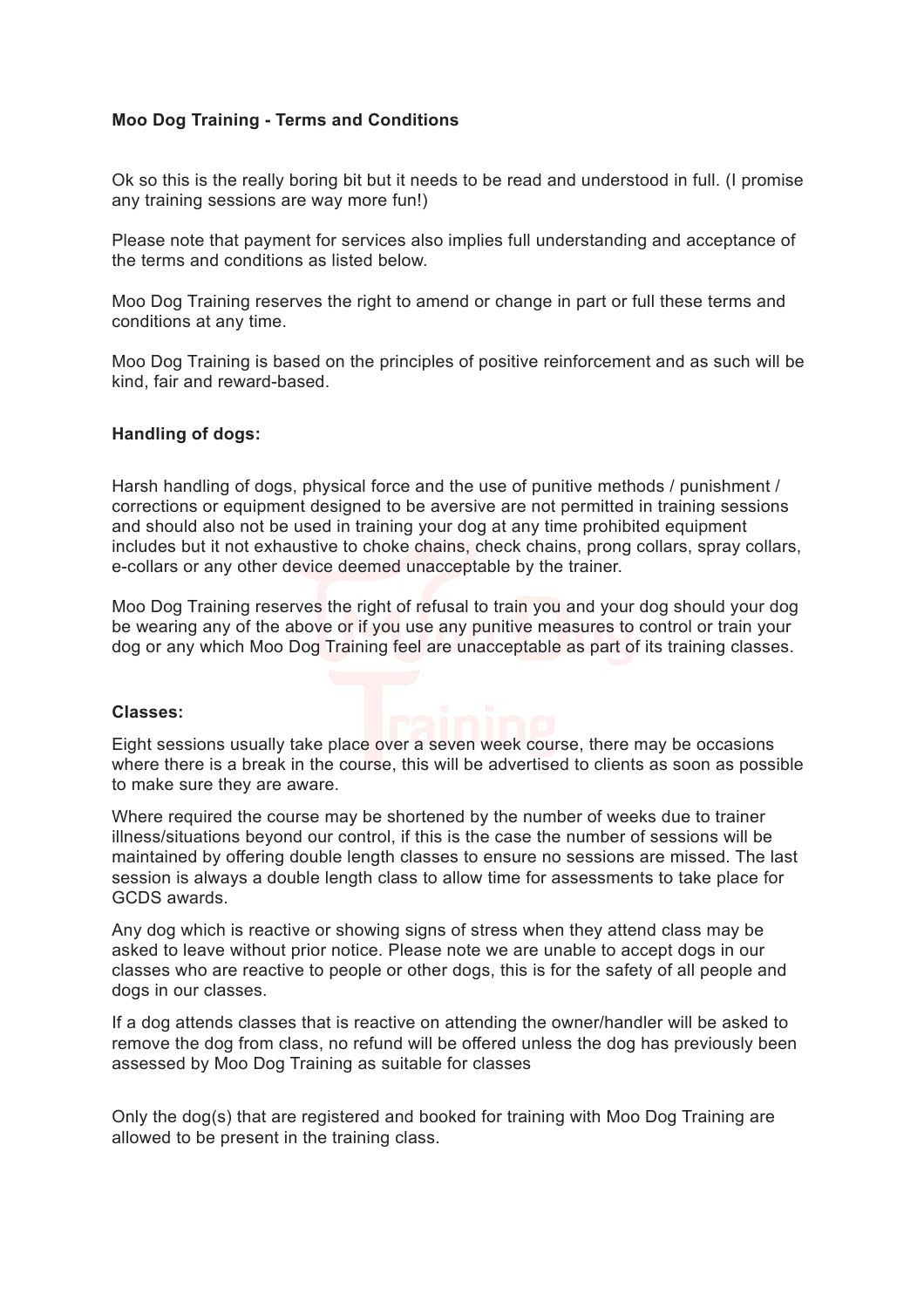By agreeing to these Terms and Conditions, you are accepting full responsibility for the behaviour of yourself, any other person who accompanies you to the training session and your dog.

# **Payment:**

\*\*All training sessions for one 2 one assessment and one off training sessions must be paid in full 7 days before the appointment. If no payment has been received prior to the appointment the training session will be cancelled but will still be payment will still be required in full. \*\*

\*\*Package training sessions must be paid in full for all sessions a minimum of one week in advance of the booked time / date if no payment has been received prior to the appointment the training session will be cancelled but will still be payment will still be required in full. \*\*

\*\*If payment is not received 7 days before it is due to take place and no prior notification has been made Re late payment a £10 per week late payment fee will be charged (on day 8 of late payment a further late payment fee will charged of £10). \*\*

\*\*Payment is by bank transfer using your surname and name of the dog as reference (without this reference we are unable to check if payment has been received) or through our website [www.moodogtraining.co.uk](http://www.moodogtraining.co.uk).

Bank transfer payments are to be made to Moo Dog Training (Monzo bank)

Account number: 70128932

Sort code: 04-00-04

## **Deposit for Classes**

A £20 payment is accepted as deposit to reserve a place on the next upcoming set of GCDS classes. Payment covers one dog per course. Full payment is required 4 weeks before the start of the course. Where payment is not received 4 weeks before classes begin the place will be forfeited and the place will be offered for general sale.

## **Deposits are non-refundable**

Should a course not take place in person as per our Covid-19 terms and conditions classes will take place online, puppy assessments will where possible take place through the submission of video evidence. Bronze, Silver and Gold assessments will take place in person when restrictions are lifted.

## **Covid-19**

Whilst we hope to continue to move out of Covid-19 restrictions where required classes and one to one in person sessions will cease until restrictions are lifted (including national and local lockdown)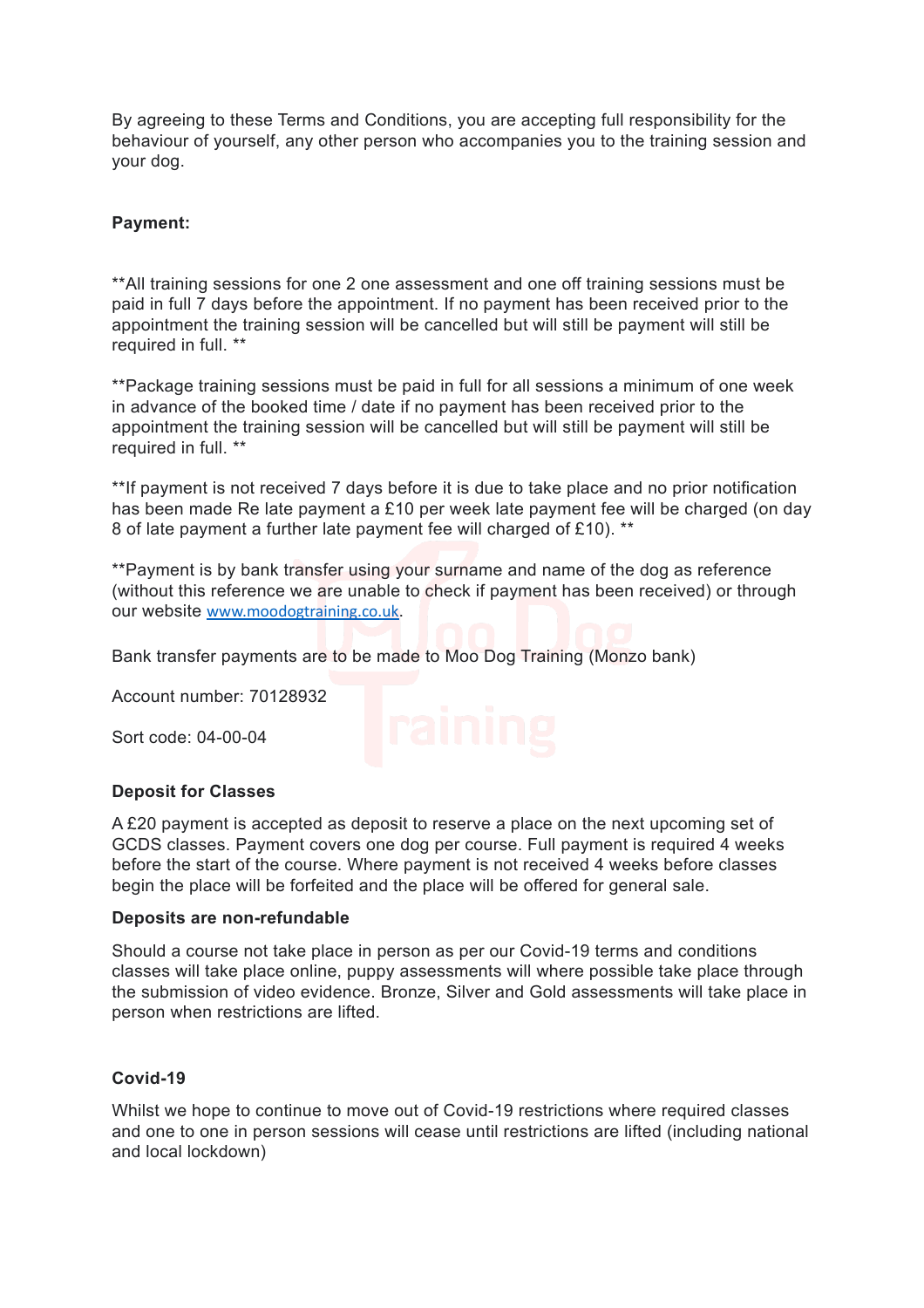If restrictions are put in place before, during or at any time a service is being offered Moo Dog Training will move sessions online for all services including but not limited to class courses and one to one sessions

Any work required to be in person such as GCDS assessments will take place once restrictions are lifted.

Refunds will not be offered for services (including classes and one to one sessions) that are postponed due to Covid-19 restrictions where the service can be moved online.

## **Re-arranging a session cancellations and refunds:**

If you need to re-arrange a session, we are happy to offer an alternative date as long as it is arranged no later than 72 hours before the agreed time for the training session.

## **Cancellations:**

All cancellations must be made with at least 72 hours notice, after this time payment will be required in full unless agreed under exceptional and sole discretion of Moo Dog Training.

## **Refunds:**

With less than 72 hours' notice, the full price will remain payable with no refund except in exceptional circumstances as agreed to by Moo Dog Training in which case any partial refund or re-arrangement fee will be made at the sole discretion of Moo Dog Training.

Rearrangement of training may be made available at the sole discretion of Moo Dog Training.

All training sessions must take place within a three-month period or any un-used sessions will be forfeited, except in exceptional circumstances, in which case they may be refunded or re-arranged at the sole discretion of Moo Dog Training.

In the event that we have to cancel a session due to unforeseen circumstances, such as adverse weather / extremely hot weather / illness / emergency, Moo Dog Training will make every effort to reschedule your session to another mutually convenient time. If this is not possible, we will refund you for the cost of that particular session.

By agreeing to these Terms and Conditions, you are accepting full responsibility for the payment and rearrangement and cancellation terms as above

## **Safety / accidents:**

Any and all instances of accident or injury must be reported to the trainer at the time they occur and registered in the accident book held by Moo Dog Training.

All dogs must be kept safe and it is the responsibility of the owner to ensure the safety of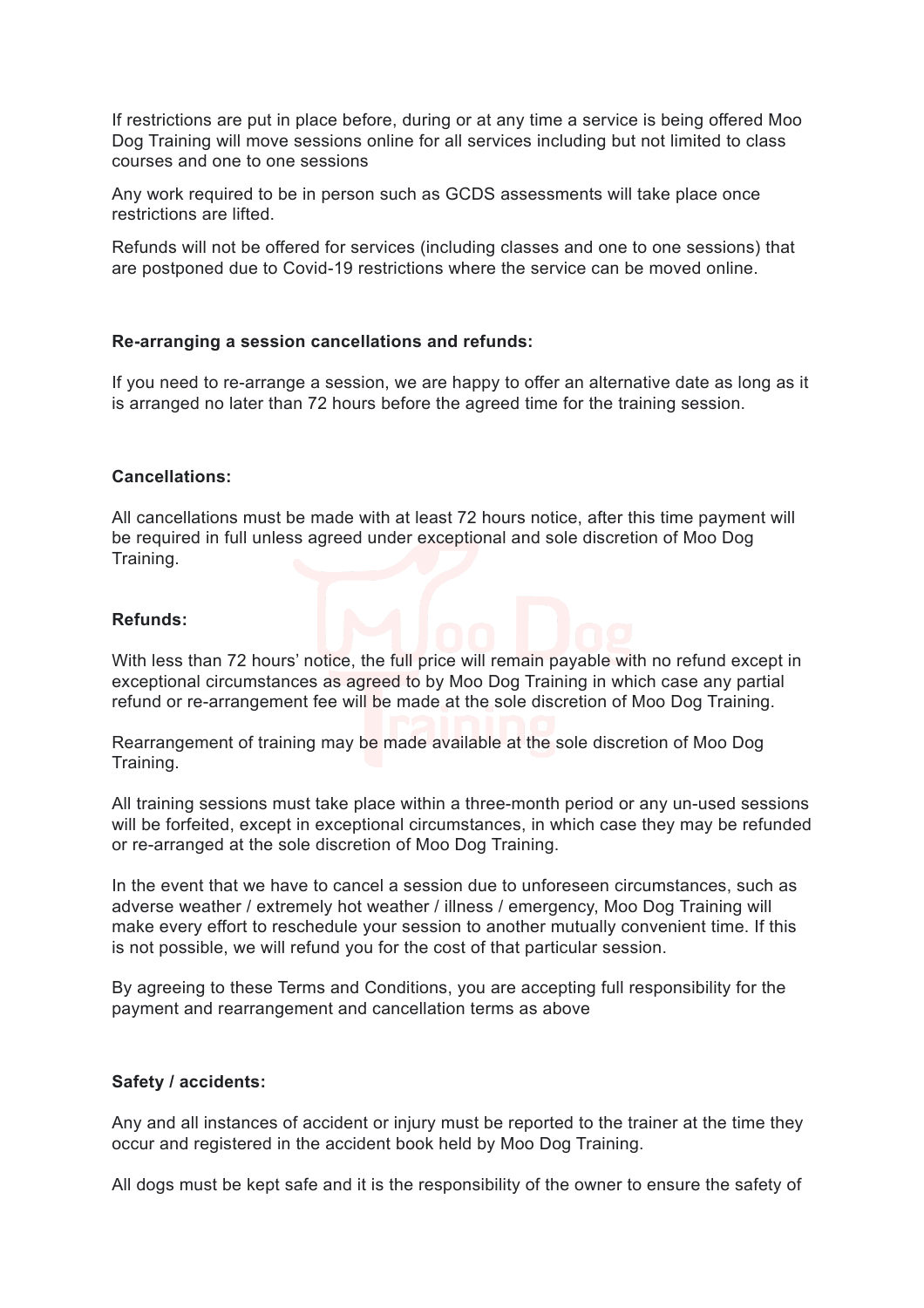others including other animals, people and their belongings with regard to your dog's behaviour at all times.

Any type or brand of extending leads are not permitted in training sessions in order to avoid injury. If you are unsure which type of lead this is please discuss with Moo Dog Training.

For home visits carried out by Moo Dog Training, please arrange for your dog to be in another safe room (without access to the front door) when your trainer first arrives – we are more than happy to wait while you do this, this helps to ensure everyone's safety.

For visits away from your home please ensure your dog is wearing a correctly fitted collar that it can not slip out of with an identification tag that includes owners surname, full address and post code (phone number is optional) to comply with the law, if the dog is not wearing an appropriate tag Moo Dog Training reserves the right to refuse training in a public place, please note at all time's it is the owners responsibility to ensure their dog is legally compliant with identification tag and that your dog is microchipped with up to date details held on the microchip agencies database.

By agreeing to these Terms and Conditions, you are accepting full responsibility as outlined above in relation to any safety / accidents / illness

## **Mileage:**

Mileage is included within a five mile radius of DY4 8DS. Any travel over this will incur a charge of £0.45 per mile traveled. Mileage costs will be confirmed by email once the enrolment form is completed (or before booking on request by email). Mileage costs will be invoiced and are required to be paid 7 days before the first visit.

## **Parking:**

If Moo Dog Training is visiting your home, please make a parking place available if possible or advise if suitable parking place.

If there is on-street parking which requires a visitor permit, please have a visitor permit ready for use upon arrival.

If parking at your home (or other venue at which we have arranged to meet) requires payment, please could you kindly make arrangements for this, if this is not possible the amount charged for parking will be invoiced to you.

By agreeing to these Terms and Conditions, you are accepting full responsibility in regards to parking availability and cost of parking

## **Children and young people:**

Children over the age of 12 years are welcome to attend training sessions with appropriate adult supervision. We accept no responsibility for children at training sessions and it is the responsibility of the supervising adult to ensure the children(s) safety and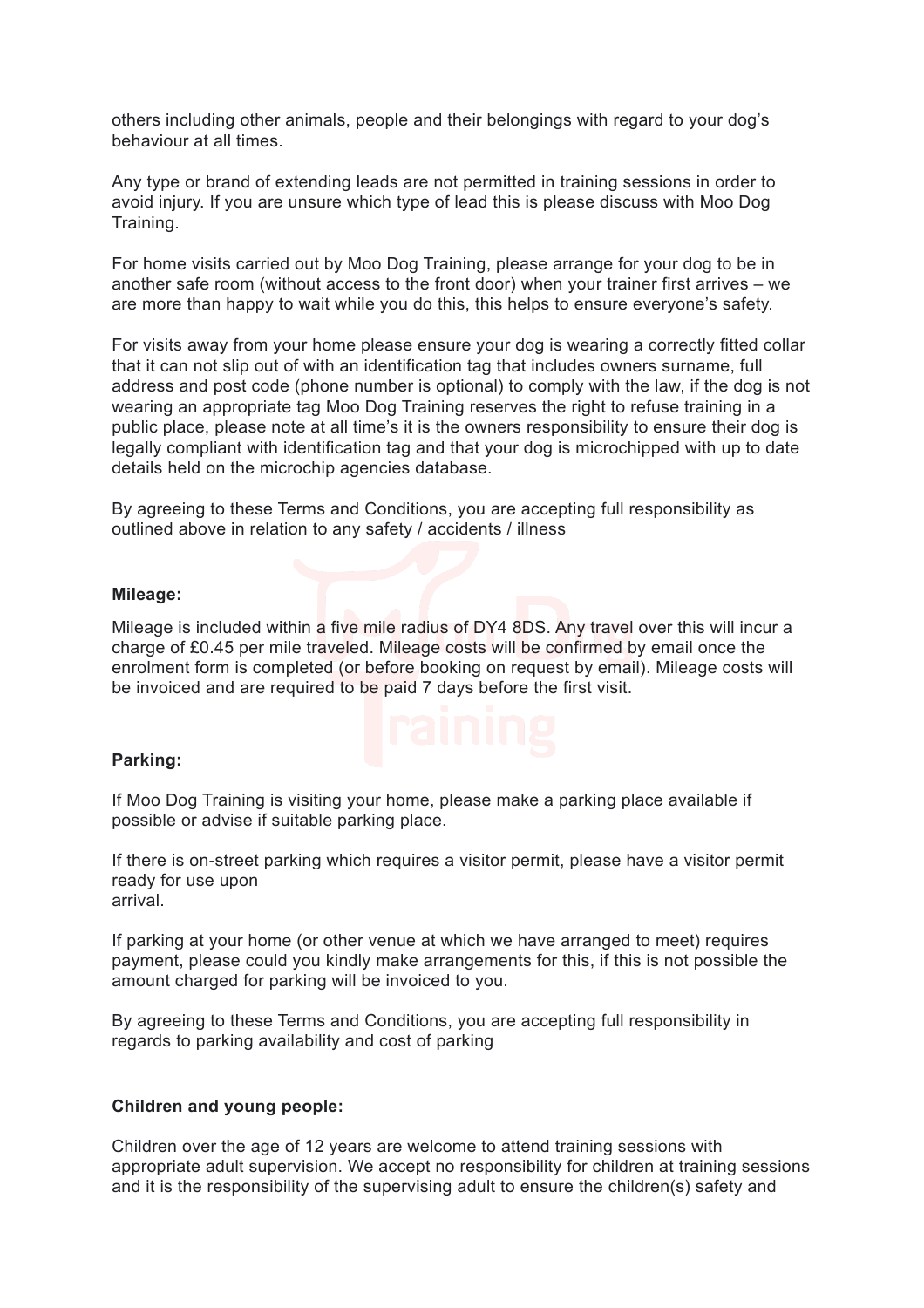behaviour at all times. The supervising adult should not be taking part in the training session with the dog.

Please note: It is not acceptable for children under the age of 16 to train the dog. Children are welcome to watch the training but must be fully supervised at all times by an adult who is not taking part in the training session. This is to ensure that all people, children and dogs are kept safe.

Moo Dog Training reserves the right to refuse training should a child be present that is not fully supervised by an adult who is not involved in the current training session of the dog, or where a dog is felt to be unsuitable around children during the training session.

Young people under 16 must be accompanied by an adult at all times. Moo Dog Training reserve the right to require children aged 16-18 to be supervised.

By agreeing to these Terms and Conditions, you are accepting full responsibility for the protection of yourself, any children or other people that attend the training session with you

## **Health / Vaccination / Seasons (including any other dogs at your home):**

\*\*Please note that the below also applies to any other dogs you have in your home to ensure the safety and wellness of all dogs in your home. \*\*

All dogs and puppies should be suitably protected from the potential risk of disease, as well as being appropriately treated for internal and external parasites.

Moo Dog Training advises that owners should consult their veterinary professional with regard to such issues.

Moo Dog Training provides no guarantee in relation to risk of disease or illness at any venue or when in contact with any other dogs or materials, such as toys, which may have been in contact with other dogs.

It is the owner / handler's responsibility to ensure that their dog is appropriately protected against the risk of disease and / or illness.

Moo Dog Training accepts no responsibility for the potential or actual exposure of dogs to disease. If an owner chooses not to routinely vaccinate their dog / puppy (for example because they are choosing titre testing or using homeopathic nosodes), this is entirely the choice of the owner and is a decision made at their own risk.

Please advise us in advance of the session if your dog has been in contact with any dog infected by a contagious disease or if they appear to be unwell (eg. vomiting, diarrhoea, coughing, runny nose etc).

\*\*For bitches please make us aware of their last season dates on the sign up form so that we can look to book around your bitch being in season. If your bitch should come into season when training is booked it is advised for you to rearrange the session - please follow the rearrangements, refunds and cancellations section above as they will apply. \*\*

\*\*Depending on the issue as outlined above regarding health, vaccinations and seasons it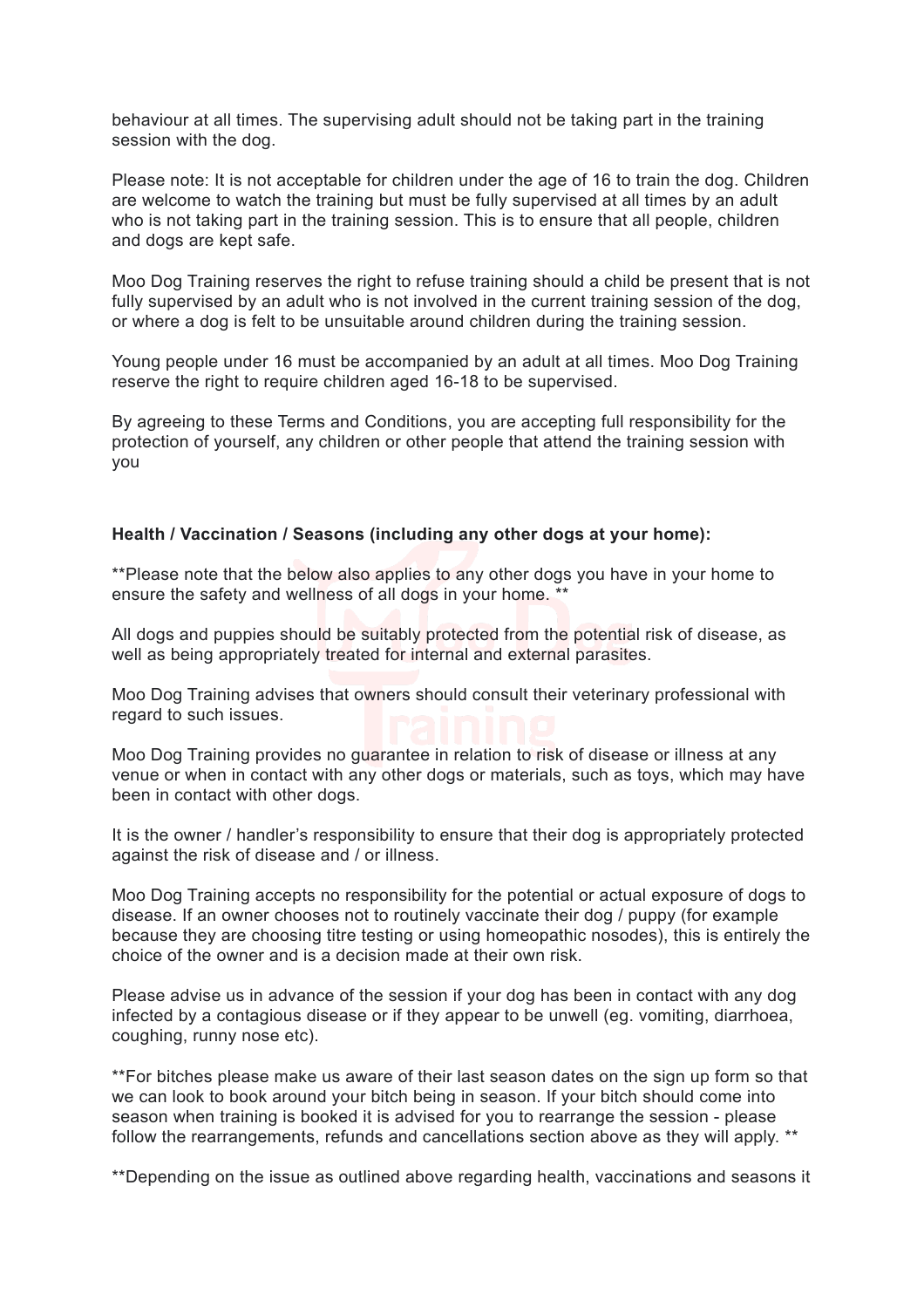may be advisable for the session to be re-arranged (see the section on Rearrangements, Refunds and Cancellations above). If you are unsure if you should rearrange your session due to your dogs health please speak to your vet for professional advice on what is best for your dog. \*\*

\*\*Should a training session be arranged and on attendance any of the above cause Moo Dog Training a concern re your dogs health and welfare and we have not been notified by prior notice the service will be declined but still charged in full\*\*

If your dog has any known allergies or intolerances to certain foods or has any other special needs, it is your responsibility to bring this to the attention of the trainer prior to the start of the session, and provide appropriate alternative treats etc.

By agreeing to these Terms and Conditions, you are accepting full responsibility for the protection of your dog from the risk of disease / injury / illness

## **Marketing / Feedback / Filming and Photography:**

Marketing / Privacy Photographs may occasionally be taken during training sessions. Such photos may be used by or on behalf of Moo Dog Training for the purposes of marketing. If you do not wish for photographs of you and / or your dog to be used or shared, please let us know.

Any verbal or written feedback (eg. by email or on feedback forms) may be used for marketing purposes (for example, posted on the website). Only the initial and surname of the person will be used as identification. If you are not happy for us to use your feedback in this way, please let us know.

Photography and videography of sessions or parts of sessions is NOT permitted without the express permission of Moo Dog Training.

By agreeing to these Terms and Conditions, you are accepting full responsibility in relation to marketing and feedback as noted above

## **Moo Dog Training materials and handouts:**

Please note that any materials given to you as part of the training sessions or through online materials such as email or social media belong to Moo Dog Training and cannot be reproduced without the express permission of Moo Dog Training \*\*

## **Termination of services:**

Moo Dog Training can at its sole discretion terminate the training sessions / packages. If this should arise a refund will be issued for sessions not yet taken.

All sessions already taken including any part session where the agreement has been terminated will remain payable in full.

Should a client need to terminate the agreement they must do so in writing with 30 days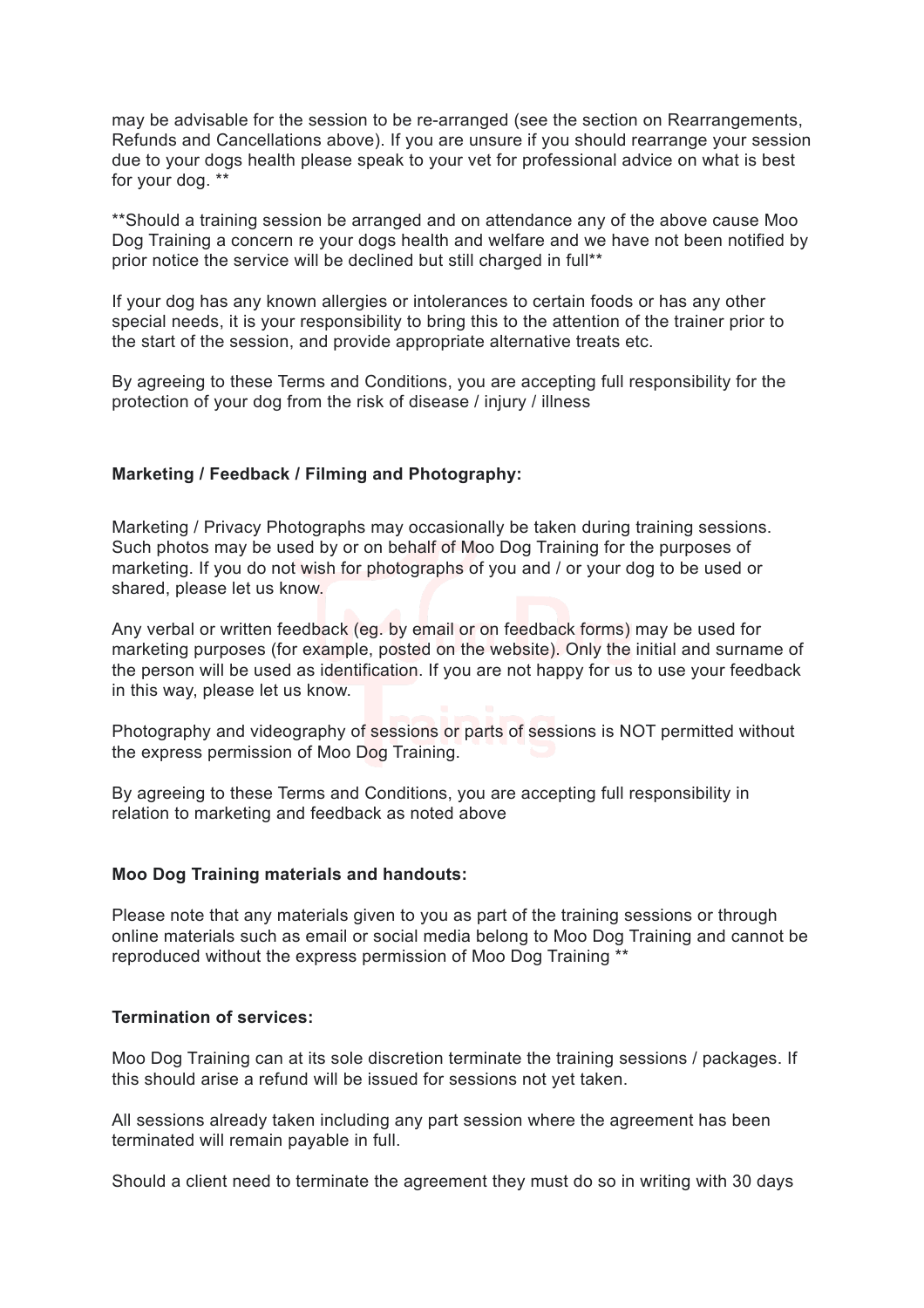notice. Any sessions not yet taken will be refunded minus a 10% administration charge.

Any sessions that have already taken place will remain payable in full. \*\*

By agreeing to these Terms and Conditions, you are accepting full responsibility in relation to termination of services as noted above

## **\*\*Advice not given\*\*:**

Moo Dog Training does not give advice on any medical / veterinary conditions / nutrition.

Any training discussion that take place verbally, over email, report or any other form are based on Moo Dog Training informed opinion and with knowledge of the history you have given on your enrolment form and either verbally or written including videos and any other form of information given by you regarding your dogs behaviour. Moo Dog Training cannot take into account any history that they have not been informed of, it is of the upmost importance that you make Moo Dog Training aware of any history that may be relevant to your dogs behaviour.

Moo Dog Training may discuss a referral with you to your veterinarian for medical / nutritionalist advice. There may be occasions where we will refer to another canine behaviourist / trainer if the behaviour / training need is one that Moo Dog Training feels is out of their remit and experience this can either be at your request or if felt this advice would be beneficial to you or your dog by Moo Dog Training.

By agreeing to these Terms and Conditions, you are accepting full responsibility in relation to advice not given as noted above

## **Complaints:**

In the event that you are not happy with the service you have received please contact Moo Dog Training in the first place.

By agreeing to these Terms and Conditions, you are accepting full responsibility in relation to complaints as noted above

## **Results of training:**

Moo Dog Training is designed to give you the skills and knowledge to train your dog, it cannot however guarantee results.

There are many factors affecting the success of the training with your dog mainly being that practice is needed even when the trainer is not with you. Whilst Moo Dog Training will do all it can to help you and your dog to lead a happy life together you the client must be responsible for putting these new skills and knowledge into practice.

Whilst we would all love to attend a training input once a week / month it is not acceptable to believe that I hold a magic wand, exercises and training needs to take place by the client with the dog in-between sessions to bring out the best results.